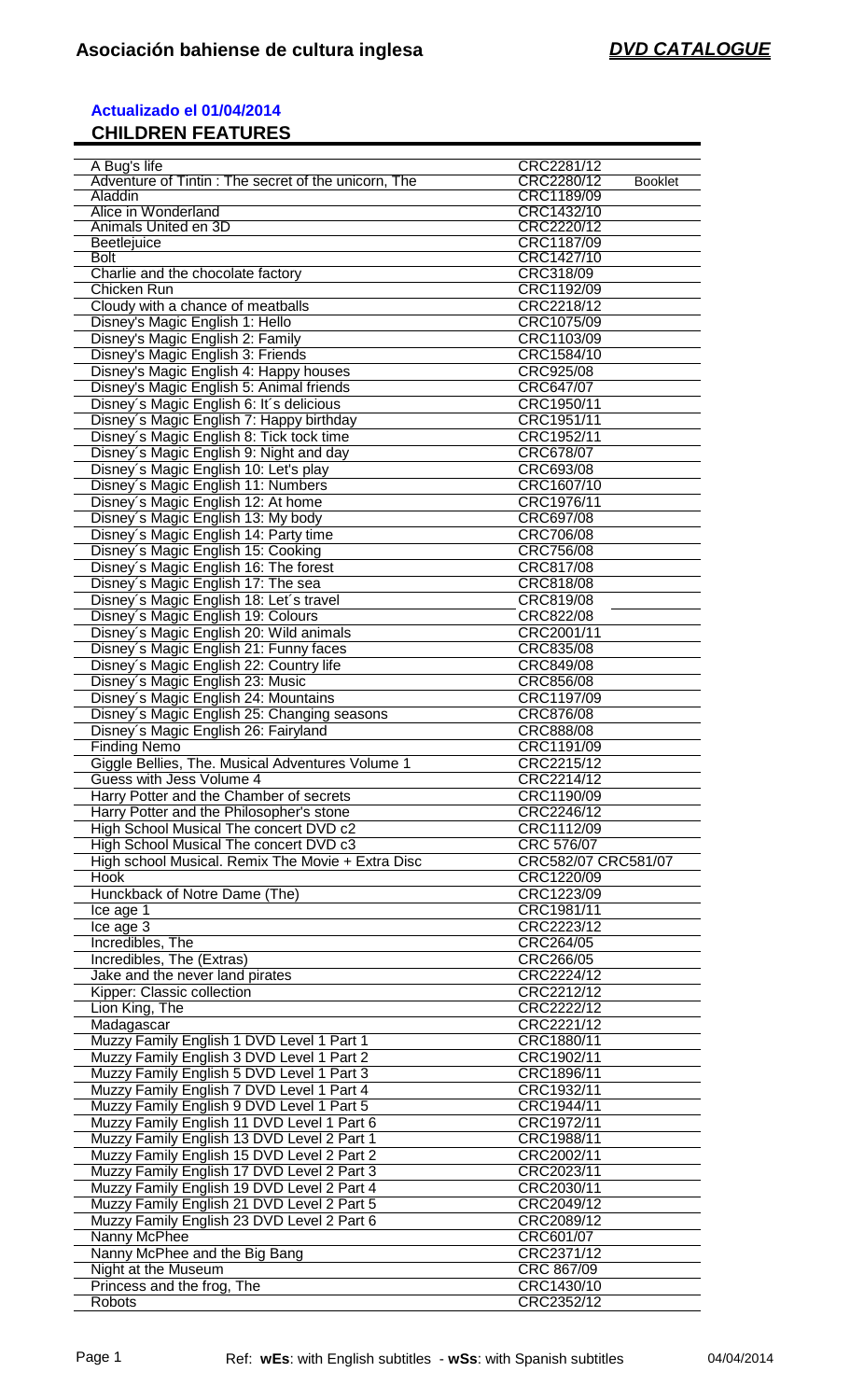# **Asociación bahiense de cultura inglesa DVD CATALOGUE**

| <b>Shark Tale</b>            | CRC2619/13 |
|------------------------------|------------|
| Shaun the sheep: Abracadabra | CRC2216/12 |
| Shrek 1                      | CRC1221/09 |
| Snow white and the 7 dwarfs  | CRC1222/09 |
| Stuart Little I              | CRC1229/09 |
| Sword in the stone, The      | CRC1045/09 |
| Tangled                      | CRC1943/11 |
| <b>Tinker Bell</b>           | CRC1413/10 |
| Toy Story 1                  | CRC1429/10 |
| Toy Story 2                  | CRC2620/13 |
| Toy Story 3                  | CRC2219/12 |
| Wall E.                      | CRC1419/10 |

## **FEATURE FILMS**

| 127 Hours                                   | CRC1793/11   |                |
|---------------------------------------------|--------------|----------------|
| Act of will                                 | CRC321/06    |                |
| Aeon Flux                                   | CRC455/06    |                |
| Agora                                       | CRC1786/11   | <b>Booklet</b> |
| Along came Polly                            | CRC226/05    |                |
|                                             | CRC1111/09   |                |
| American ganster                            | CRC1132/09   | <b>Booklet</b> |
| An Education                                | CRC1931/11   | <b>Booklet</b> |
| An inconvenient truth. Al Gore              | CRC1136/09   |                |
| An unfinished life                          | CRC1132/09   | <b>Booklet</b> |
| Anonymous                                   | CRC2226/12   |                |
| Arbitrage                                   | CRC2630/13   | <b>Booklet</b> |
| Atonement                                   | CRC934/08    |                |
| <b>Babel</b>                                | CRC1989/11   |                |
| Barbara Taylor Bradford: Act of will        | CRC321/06    |                |
| Barbara Taylor Bradford: Hold the dream     | CRC243/05    |                |
| Barbara Taylor Bradford: To be the best     | CRC244/05    |                |
| Barbara Taylor Bradford: Voice of the heart | CRC242/05    |                |
| Because I said so                           | CRC1051/09   | <b>Booklet</b> |
| Becoming Jane                               | CRC1039/09   | <b>Booklet</b> |
| Bend it like Beckham                        | CRC853/08    |                |
| Being Julia                                 | CRC319/06    |                |
| Best exotic Marigold Hotel, The             | CRC2522/13   | <b>Booklet</b> |
| <b>Black swan</b>                           | CRC1123/12   | <b>Booklet</b> |
| Boat that rocked, The                       | CRC1406/10   | <b>Booklet</b> |
| Bourne supremacy, The                       | Maria Teresa |                |
| Bourne ultimatum, The                       | CRC864/08    | <b>Booklet</b> |
| Break-up, The                               | CRC666/07    |                |
| Break-up, The                               | CRC770/08    |                |
| <b>Brideshead revisited</b>                 | CRC2368/12   | <b>Booklet</b> |
| Bridget Jones: The edge of reason           | CRC280/05    |                |
| Brokeback mountain                          | CRC929/08    |                |
| Cassandra's Dream                           | CRC1058/09   | <b>Booklet</b> |
| Changeling                                  | CRC1308/10   | <b>Booklet</b> |
| Charlie Wilson's war                        | CRC1142/09   | <b>Booklet</b> |
| <b>Cold Mountain</b>                        | CRC451/06    |                |
| Conspirator, The                            | CRC2230/12   | <b>Booklet</b> |
| Constant gardener, The                      | CRC589/07    | <b>Booklet</b> |
| <b>Conviction Betty Anne Waters</b>         | CRC2140/12   | <b>Booklet</b> |
| Couples retreat                             | CRC1524/10   | <b>Booklet</b> |
| Crash                                       | CRC578/07    | <b>Booklet</b> |
| Day after tomorrow, The                     | CRC449/06    |                |
| Death at a funeral                          | CRC844/08    |                |
| <b>Death Poets Society</b>                  | CRC2017/11   |                |
| Descendants, The                            | CRC2516/13   | <b>Booklet</b> |
| Django unchained                            | CRC2697/13   | <b>Booklet</b> |
| Door in the floor, The                      | CRC247/05    |                |
| Dorian Gray                                 | CRC1877/11   |                |
| Doubt                                       | CRC2155/12   | <b>Booklet</b> |
| Duchess, The                                | CRC1438/10   | <b>Booklet</b> |
| Eat Pray Love                               | CRC1787/11   |                |
| Edukators, The                              | CRC1899/11   |                |
| Elizabeth the golden age                    | CRC894/08    |                |
| <b>Emma 1996</b>                            | CRC1376/10   |                |
| English patient, The                        | CRC250/05    |                |
| English patient, The (Extra material)       | CRC251/05    |                |
| <b>Fair Game</b>                            | CRC2004/11   | <b>Booklet</b> |
| <b>Finding Neverland</b>                    | CRC246/05    |                |
| Friends - Temporada 1 Vol 1                 | CRC267/05    |                |
| Friends - The last episode                  | CRC259/05    |                |
|                                             |              |                |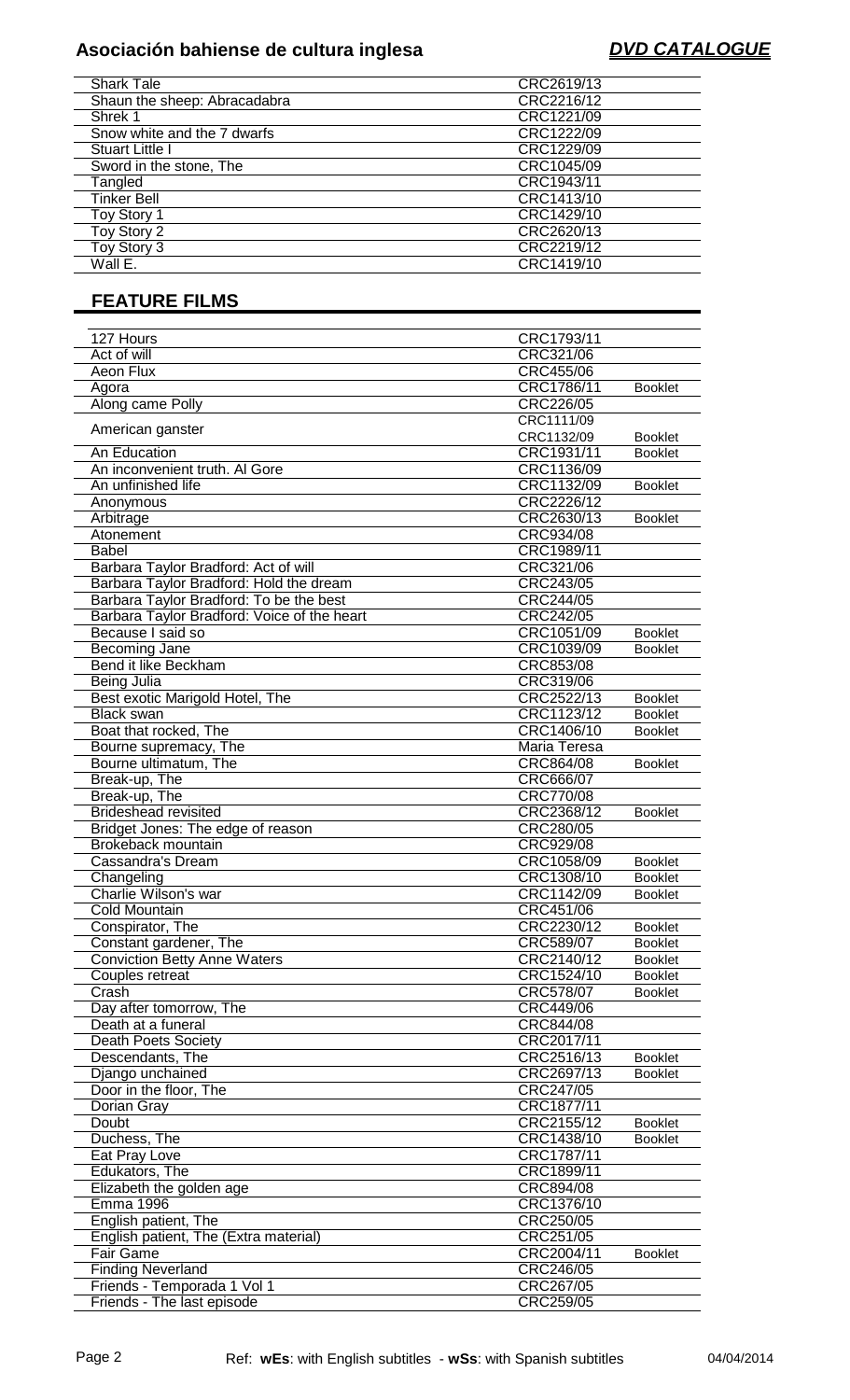# **Asociación bahiense de cultura inglesa DVD CATALOGUE**

| Girl with the dragon tattoo, The              | CRC2517/13               | <b>Booklet</b>                   |
|-----------------------------------------------|--------------------------|----------------------------------|
| Good night and good luck                      | CRC674/07                |                                  |
|                                               |                          |                                  |
| Good shepherd, The                            | CRC768/08                | <b>Booklet</b>                   |
| Ghost writer, The                             | CRC2056/11               | <b>Booklet</b>                   |
|                                               |                          |                                  |
| Great expectations (Dir: Lean, David)         | CRC2369/12               |                                  |
| Great expectations (Gwyneth Paltrow)          | CRC249/05                |                                  |
| Great Gatsby, The                             | CRC1470/10               |                                  |
|                                               |                          |                                  |
| Guard, The                                    | CRC2614/13               | <b>Booklet</b>                   |
| <b>Half light</b>                             | CRC579/07                | <b>Booklet</b>                   |
|                                               |                          |                                  |
| Happy go lucky                                | CRC1146/09               |                                  |
| <b>Hitch</b>                                  | CRC865/08                |                                  |
|                                               |                          |                                  |
| House of Eliott, The Series one Episode 1-8   | CRC1476/10               |                                  |
| House of Eliott, The Series one Episode 9-12  | CRC1516/10               |                                  |
| House of Eliott, The Series two Episode 1-8   | CRC1518/10               |                                  |
|                                               |                          |                                  |
| House of Eliott, The Series two Episode 9-12  | CRC1519/10               |                                  |
| Hold the dream                                | CRC243/05                |                                  |
|                                               |                          |                                  |
| Holiday, The                                  | CRC708/08                |                                  |
| Illusionist, The                              | CRC627/07                |                                  |
|                                               |                          |                                  |
| In good company                               | CRC447/06                | <b>Booklet</b>                   |
| Inside job                                    | CRC2027/11               | <b>Booklet</b>                   |
| Interpreter, The                              | CRC456/06                |                                  |
|                                               |                          |                                  |
| Invictus                                      | CRC1437/10               |                                  |
| Iron Lady, The                                | CRC2442/12               | <b>Booklet</b>                   |
|                                               |                          |                                  |
| It's complicated                              | CRC1588/10               | <b>Booklet</b>                   |
| Jane Austen works                             | CRC1376/10               |                                  |
| Julie & Julia                                 |                          |                                  |
|                                               | CRC1992/11               | <b>Booklet</b>                   |
| King Kong                                     | <b>CRC928/08</b>         |                                  |
| King's speech, The                            | CRC2051/12               |                                  |
|                                               |                          |                                  |
| Ladies in lavender                            | CRC338/06                |                                  |
| Last station, The                             | CRC1965/11               |                                  |
|                                               |                          |                                  |
| Laws of attraction                            | CRC245/05                | <b>Booklet</b>                   |
| Life of PI                                    | CRC2820/14               | <b>Booklet</b>                   |
|                                               |                          |                                  |
| Lincoln                                       | CRC2822/14               | <b>Booklet</b>                   |
| Lost in translation                           | CRC288/06                | <b>Booklet</b>                   |
| Love actually                                 | CRC1936/11               |                                  |
|                                               |                          |                                  |
| Mamma mia!                                    | CRC1110/09               | <b>Booklet</b>                   |
| Mansfield Park BBC 2007                       | CRC1376/10               |                                  |
|                                               |                          |                                  |
| <b>Match Point</b>                            | CRC1980/11               | <b>Booklet</b>                   |
|                                               |                          |                                  |
|                                               |                          |                                  |
| Merchant of Venice, The                       | CRC936/08                |                                  |
| Meet the Fockers                              | CRC388/06                |                                  |
|                                               |                          |                                  |
| Michael Clayton                               | CRC903/08                |                                  |
| <b>Milk</b>                                   | CRC1248/10               | <b>Booklet</b>                   |
| Million dollar baby                           | CRC337/06                |                                  |
|                                               |                          |                                  |
| <b>Miss Potter</b>                            | <b>CRC709/08</b>         | <b>Booklet</b>                   |
| MoneyBall                                     | CRC2420/12               |                                  |
|                                               |                          |                                  |
| Mrs. Henderson Presents                       | CRC552/07                |                                  |
| My week with Marilyn                          | CRC2560/13               | <b>Booklet</b>                   |
|                                               |                          | <b>Booklet</b>                   |
| Nanny diaries, The                            | CRC941/09                |                                  |
| Nanny McPhee The perfect Nanny                | CRC601/07                | <b>Booklet</b>                   |
| Nanny McPhee and the Big Bang                 | CRC2371/12               | <b>Booklet</b>                   |
|                                               |                          |                                  |
| National treasure                             | CRC262/05                |                                  |
| <b>Oliver Twist</b>                           | CRC497/06                |                                  |
| Other Boleyn girl, other                      | CRC1052/09               | <b>Booklet</b>                   |
|                                               |                          |                                  |
| P.S. I love you                               | CRC1126/09               | <b>Booklet</b>                   |
| Painted veil, The                             | CRC828/08                | <b>Booklet</b>                   |
|                                               |                          |                                  |
| Persuasion 2007                               | CRC1376/10               |                                  |
| Pirates of the Caribbean: On strange tides    | CRC2424/12               |                                  |
|                                               |                          |                                  |
| Precious                                      | CRC1785/11               | <b>Booklet</b>                   |
| Pride and prejudice                           | CRC1072/09               | <b>Booklet</b>                   |
| Pride and prejudice                           | CRC1073/09               |                                  |
|                                               |                          |                                  |
| Pride and prejudice BBC 1995                  | CRC1376/10               |                                  |
| Prime                                         | CRC488/06                |                                  |
|                                               |                          |                                  |
| Producers, The                                | CRC918/08                |                                  |
| <b>Public Enemies</b>                         | CRC1436/10               | <b>Booklet</b>                   |
| Queen, The                                    | CRC591/07                | <b>Booklet</b>                   |
|                                               |                          |                                  |
| <b>Reader The</b>                             | CRC1207/09               | <b>Booklet</b>                   |
| Robin Hood (Russell, Crowe & Cate, Blanchett) | CRC1700/11               | <b>Booklet</b>                   |
|                                               |                          |                                  |
| Salmon fishing in the Yemen                   | CRC2821/14               | <b>Booklet</b>                   |
| Scoop                                         | <b>CRC707/08</b>         | <b>Booklet</b>                   |
|                                               |                          |                                  |
| School of rock, The                           | CRC366/06                |                                  |
| Secret in their eyes, The                     | CRC1451/10               |                                  |
| Sky Captain and the world of tomorrow         | CRC261/05                |                                  |
|                                               |                          |                                  |
| Sliding doors                                 | CRC2266/12               |                                  |
| Slumdogmillionaire<br>Social network, The     | CRC1994/11<br>CRC2119/12 | <b>Booklet</b><br><b>Booklet</b> |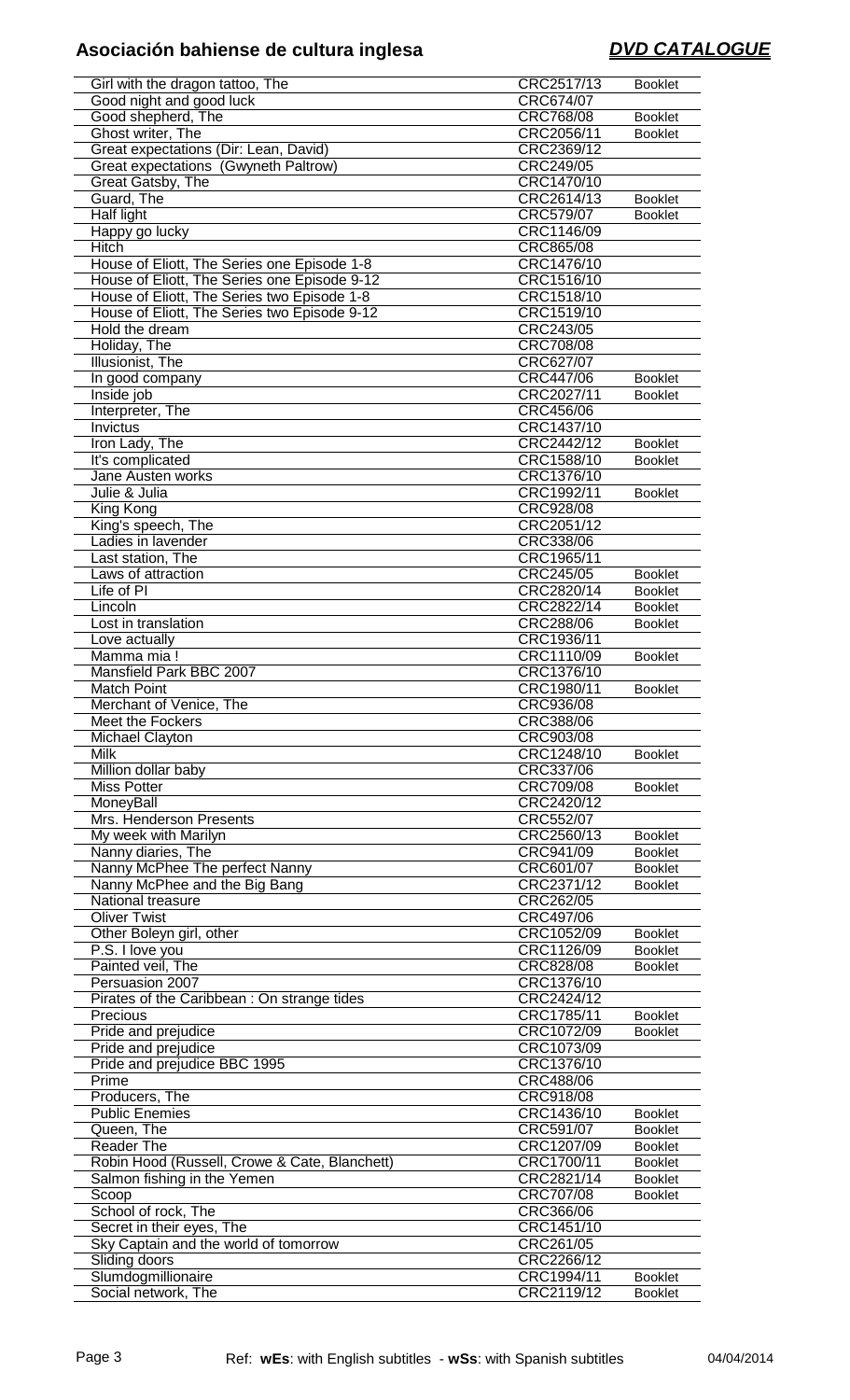# **Asociación bahiense de cultura inglesa DVD CATALOGUE**

| Soloist, The.                    | CRC1658/11 | <b>Booklet</b> |
|----------------------------------|------------|----------------|
| Something's gotta give           | CRC1898/11 |                |
| Spanglish                        | CRC562/07  |                |
| State of play                    | CRC1423/10 | <b>Booklet</b> |
| Stepford wives, The              | CRC477/06  |                |
| Strange than fiction             | CRC643/07  |                |
| Stone                            | CRC2024/11 | <b>Booklet</b> |
| Talented Mr. Ripley, The         | CRC1792/07 | <b>Booklet</b> |
| Terminal, The.                   | CRC322/06  | <b>Booklet</b> |
| <b>Tinker Tailor Soldier Spy</b> | CRC2370/12 |                |
| To be the best                   | CRC244/05  |                |
| Twilight                         | CRC1040/09 |                |
| Up in the air                    | CRC1624/10 | <b>Booklet</b> |
| Valkyrie                         | CRC1363/10 | <b>Booklet</b> |
| Venus                            | CRC850/08  |                |
| Vera Drake                       | CRC339/06  |                |
| Voice of the heart               | CRC242/05  |                |
| Wall Steet: Money never sleeps   | CRC1942/11 | <b>Booklet</b> |
| Words, The                       | CRC2655/13 | <b>Booklet</b> |
|                                  |            |                |

## **ARTS**

| <b>MUSIC</b>                                      |            |
|---------------------------------------------------|------------|
| Later with Jools Holland presents: Cool Britannia | CRC268/05  |
| High School Musical: The concert . Disc 2 DVD     | CRC1112/09 |
| Zygmunt Kowalski Un cazador de luces              | CRC1598/10 |
|                                                   |            |

### **OTHER ARTS**

| Britain, the big picture                 | CRC450/06 |  |
|------------------------------------------|-----------|--|
| Neighbourhood watch stilts international | CR406/07  |  |

### **DOCUMENTARY FILMS**

| 46th Farnborough airshow                                                  | CR779/10   |              |
|---------------------------------------------------------------------------|------------|--------------|
| Amaizing Kai Tak: Emergency landing                                       | CRC1368/10 |              |
| An inconvenient truth. Al Gore                                            | CRC1136/09 |              |
| Dr. César Milstein: Benefactor de la humanidad                            | CRC639/07  | (In Spanish) |
| Exploting genetic knowledge Version 2                                     | CRC363/06  |              |
| F-14 Cockpit: "Where few have gone before!"                               | CRC1371/10 |              |
| Huecuvú mapú                                                              | CRC1659/11 | (In Spanish) |
| LAX airport classic                                                       | CRC1370/10 |              |
| Muestra de Great Britain                                                  | CRC1141/09 |              |
| Muestra de Great Britain                                                  | CRC1177/09 |              |
| Su mejor alumno Ezequiel Martínez Estrada y el Dr. René Favalor CRC907/08 |            | (In Spanish) |
| Pronsato: El desafío de la Patagonia                                      | CRC1104/09 | (In Spanish) |
| La historia como nunca la viste. 1982 Malvinas                            | CRC1122/09 | (In Spanish) |
| USS John F. Kennedy: Operation Desert storm                               | CRC1369/10 |              |
|                                                                           |            |              |

### **ELT FILMS**

| Muzzy in Gondoland                                | CRC1784/11 |
|---------------------------------------------------|------------|
| Storyline Starter A & B Teacher training DVD Demo | CRC1386/10 |
| Window on Britain                                 | CRC2156/12 |
|                                                   |            |

### **SHAKESPEARE DVDs**

| Merchant of Venice, The | CRC936/08 | (wSs) |
|-------------------------|-----------|-------|
|                         |           |       |